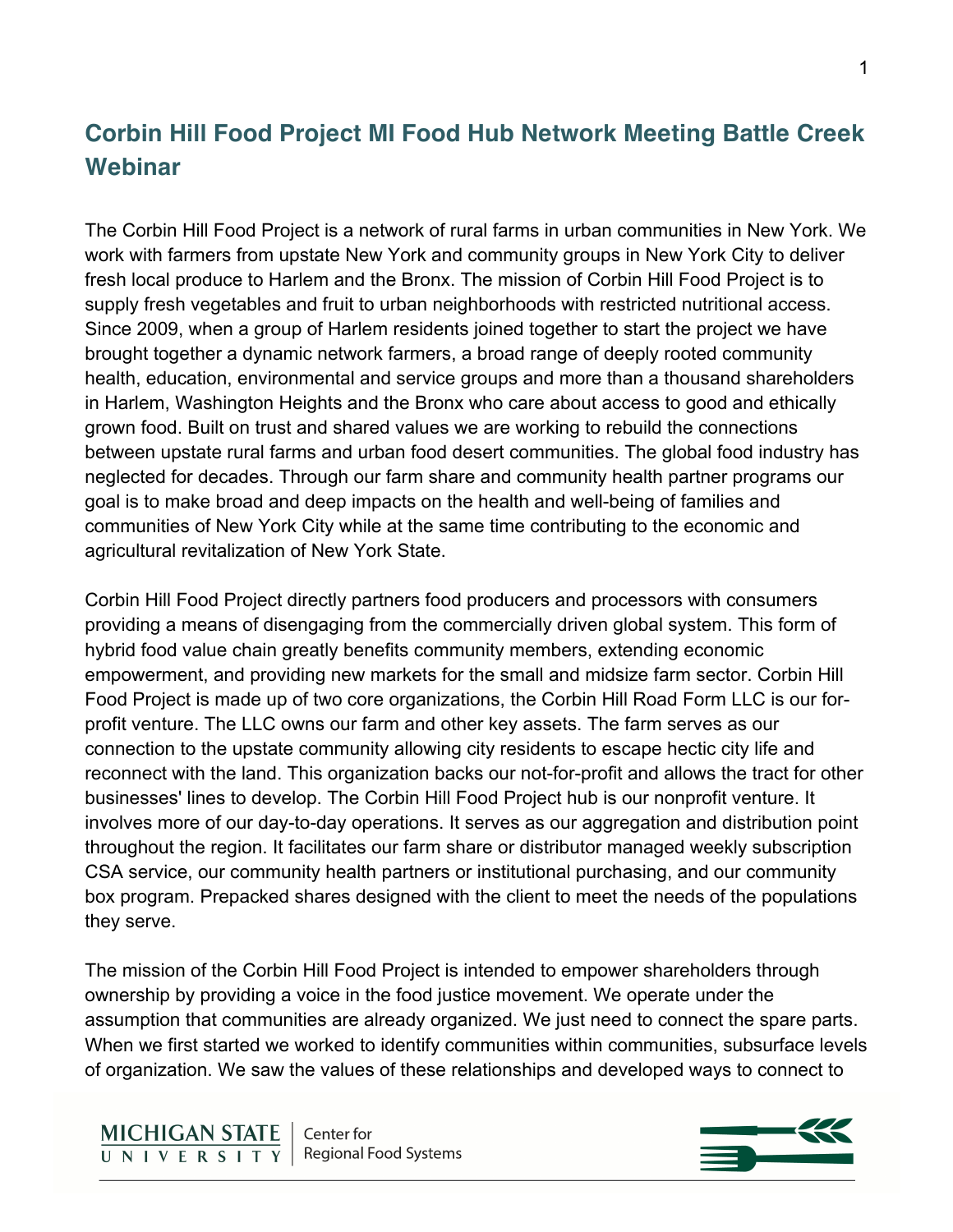these audiences. Using bottom-up, grassroots community engagement, we use narrative and storytelling to connect with individuals demonstrating neighborly values. And we are able to tailor our messages to different community groups and all these efforts are done bilingually, English and Spanish.

Our programs are intended to engage the communities we work in, engagement is active, it is sticky, it is fun, and builds buy-in. Food-related movie nights, canning classes, community chef demonstrations all contribute to cultivating our movement. Working with New York City communities is really about connecting urban culture withy local agriculture. We have done this by developing strategic networks over the years. Connecting prominent members of the community along with local health and wellness centers with deep ties to the neighborhoods of Harlem and the South Bronx. Inviting these individuals to be on our board we being a network focused on healthy outcomes for neighbors while also striving for the overall improvement of local neighborhoods through healthy food access. Communities within communities are already in the neighborhoods we are looking to serve, already organized. We tap into these existing relationships. What you see here are two examples of the organizations that we partner with to reach these underserved populations. We leverage the strategic networks we have been weaving utilizing our various programs to fit both the needs of the organizations and the individuals we serve. You can begin to see the potential impact of our networked distribution approach through both of these examples.

These are examples of where we target distribution sites. We bring it down to the micro level of interaction to the local places where people gather within the neighborhoods we serve. These points of access to the neighborhoods give you an idea of the scope and scale of our influence throughout Harlem and the South Bronx. And offer multiple ways for people to connect with the Corbin Hill Food Project. What you're seeing here is actually what a farm share distribution looks like. And it's a sensorial experience, smell, sight, hearing the food cooking, tasting it and touching it. These distributions are designed to be interactive and immersive. All farm share distributions facilitated through our green bins. Not only are our bins our largest form of infrastructure, they also are representative of our logo and our branding. From left to right you'll see that the upstate inputs. This is Wellington dropping off some herbs ready for us to pack on our truck. In the middle you'll see a farm share distribution at the Urban Garden Center in Harlem and the diversity of the populations we serve. To the right you will see Roz Francis, one of our community chefs, demonstrating a recipe. We try as much as possible to make it non-cook recipes, more of an assemblage preparation and assemblage approach realizing that the populations we serve not all of them have homes to go to or stoves to cook on.

On the bottom you'll see our urban health plan site, a location I used to facilitate as the site leader and a health network illustrated earlier in our pre-organized community slide. This is an interesting site because it has transitioned from having a site leader, me, to being fully

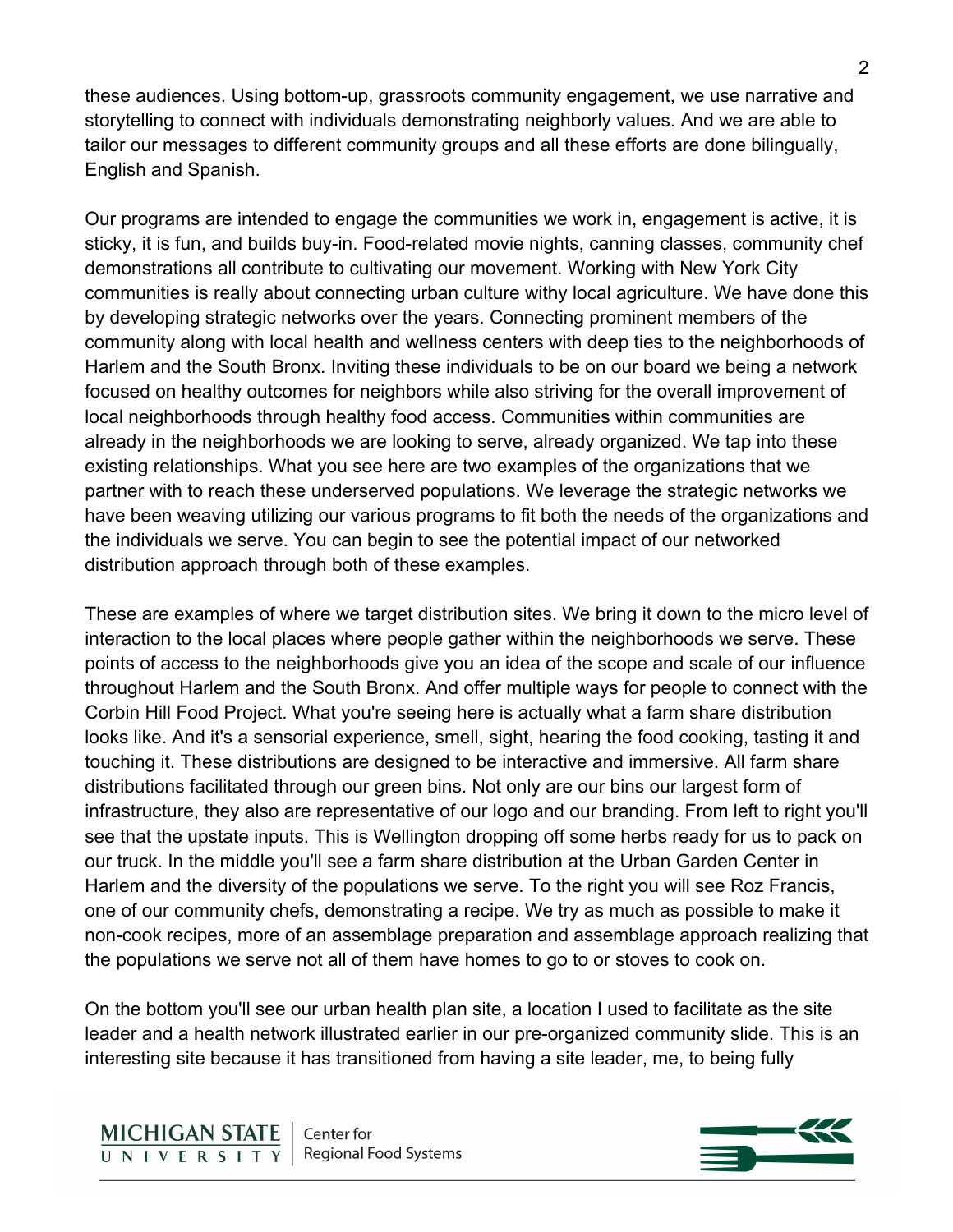autonomous and managing almost all aspects of their farm share distribution internally. To the left of that picture you'll see cooking with Carla as she demos and samples a community chef recipe. To the right you will see Ruth Santana signing in shareholders, alerting them to the value-added items that might be there for them, and explain what the share selection is for the week. Also giving out recipes that align with the shares that we are distributing that week. But what does it really take to pull this off each week for 23 weeks of the growing season? A coordinated effort of marketing, logistics, communication, and a little TLC from Mother Nature. Aggregation is about filling up trucks, sourcing smart, strategically, planning and purchasing, putting it all together. Human capital, to affect people on the granular level it takes boots on the ground and people that buy into the values of our organization. We look to recruit residents and place them in the communities they are from for a deeper connection.

Roles include site leader and community chefs downstate and packers upstate. Cold chain and transportation, a reliable integrated network of trucking and cold chain links that ensures the freshness and quality of our product. Financial operations, having a distributed business model like we do spread across this New York State we have to coordinate large purchases while maintaining enough working capital to continue day-to-day operations, which can sometimes tie up funds. Our service, our number one resource. It goes back to recruiting people from the areas we serve. We are more than a bodega and leveraging our customer first approach to encourage buy-in and return customers. Marketing communications and online services. Using Farmigo is our backend ordering software and feeding shareholders into that system while being flexible enough to accommodate varying degrees in social, economic and technological hurdles. Putting all these together each week and making it happen is how you execute a farm share.

This is a snapshot of our weekly distribution and the various trucking companies we work with the coordinate our farm share and community connect programs. Our hub is based in Schoharie County, New York dubbed the carrot barn and it was actually built by the Beechnut Baby Food Company as a pre-aggregation facility for their plant in Canajoharie New York. Our green bins are packed and labeled, brought downstate and currently distributed throughout four city boroughs. And it looks like next year we will be in Staten Island completing the five boroughs of that makeup New York City. We have grown and iterated on our model each year of our existence. We have had to be agile and flexible enough to change as the seasons do.

Through this mindset we have scaled up and adapted to meet the dynamic needs of the communities we serve. We used to do things very differently in 2010, when we were serving just 250 shares per week. As the success of our organization evolved so too did the ways we do business. What was necessary was to create a simple modular system that was scalable. These are the basics of our upstate operation, distribution and cold chain. The space we have upstate is borrowed from Schoharie Valley Farm. When we source we must be sensitive to